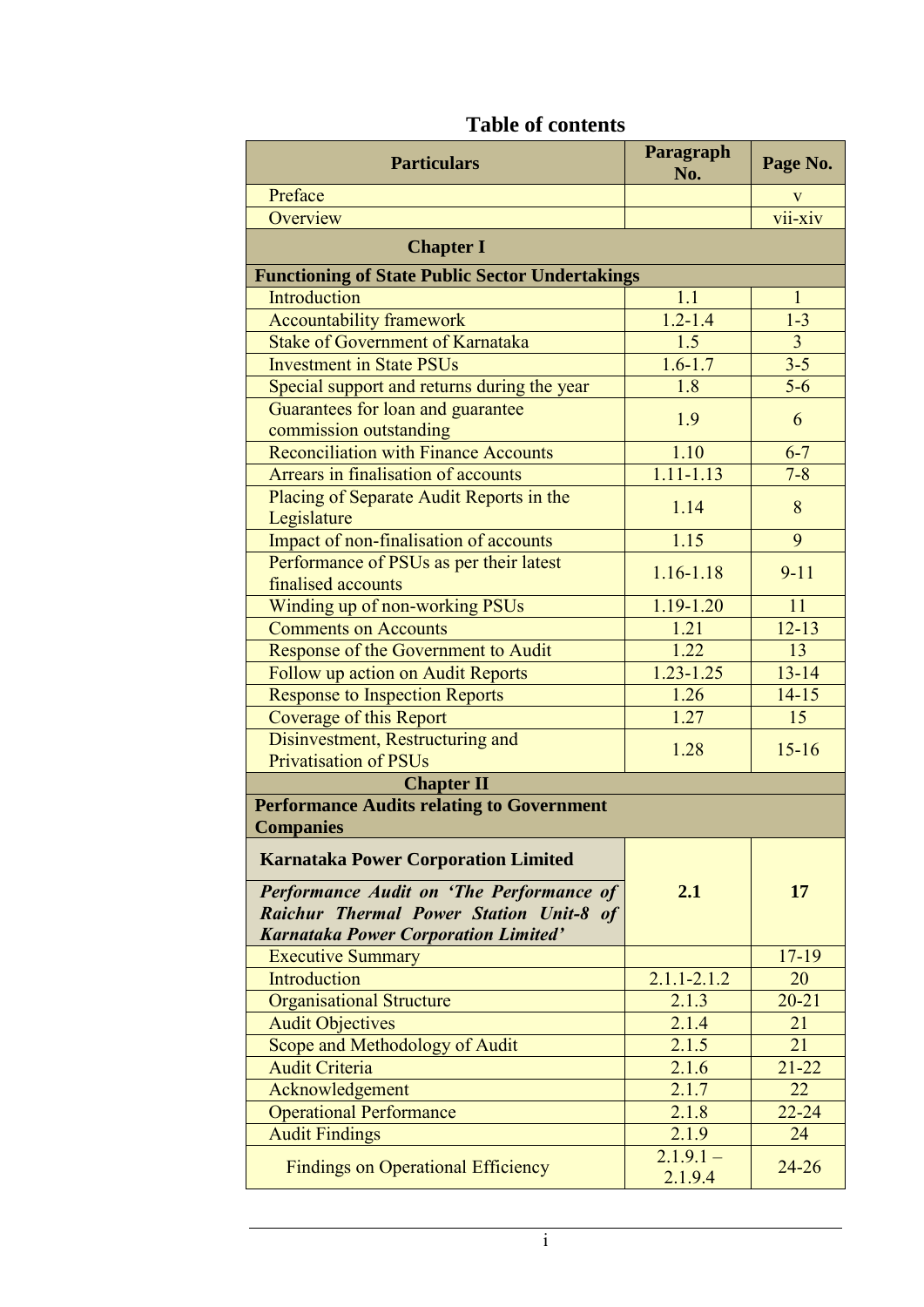| <b>Particulars</b>                                                                          | Paragraph<br>No.         | Page No.  |
|---------------------------------------------------------------------------------------------|--------------------------|-----------|
| Generation loss due to machinery<br>constraints                                             | $2.1.10.1 -$<br>2.1.10.4 | $26 - 30$ |
| <b>Consumption parameters</b>                                                               | $2.1.11.1 -$<br>2.1.11.5 | $30 - 35$ |
| <b>Environmental Issues</b>                                                                 | $2.1.12 -$<br>2.1.12.4   | $35 - 38$ |
| Conclusions                                                                                 |                          | 39        |
| <b>Cauvery Neeravari Nigama Limited</b>                                                     |                          |           |
| Performance Audit on 'Implementation of<br>Projects by Cauvery Neeravari Nigama<br>Limited' | 2.2                      | 40        |
| <b>Executive Summary</b>                                                                    |                          | $40 - 41$ |
| Introduction                                                                                | $2.2.1 - 2.2.5$          | $42 - 44$ |
| <b>Audit Objectives</b>                                                                     | 2.2.6                    | 44        |
| Scope of Audit and Audit Methodology                                                        | $2.2.7 -$<br>2.2.7.1     | 44-45     |
| <b>Audit Criteria</b>                                                                       | 2.2.8                    | 45        |
| Acknowledgement                                                                             | 2.2.9<br>2.2.10          | 46<br>46  |
| <b>Audit Findings</b>                                                                       | $2.2.11 -$               |           |
| Planning                                                                                    | 2.2.11.10                | $46 - 57$ |
| <b>Project Implementation</b>                                                               | $2.2.12 -$<br>2.2.12.8   | $57 - 68$ |
| Conclusions                                                                                 |                          | 68        |
| <b>Chapter III</b>                                                                          |                          |           |
| <b>Compliance Audit Observations</b>                                                        |                          |           |
| <b>Government Companies</b>                                                                 |                          |           |
| Karnataka Neeravari Nigam Limited                                                           |                          |           |
| Irregular payment of incentive<br>the<br>to<br>contractors                                  | 3.1                      | 69-71     |
| Avoidable payment                                                                           | 3.2                      | $71 - 73$ |
| Krishna Bhagya Jala Nigam Limited                                                           |                          |           |
| Undue financial benefit to the Contractor                                                   | 3.3                      | $73 - 74$ |
| <b>Karnataka Road Development Corporation</b><br><b>Limited</b>                             |                          |           |
| Avoidable payment of compensation                                                           | 3.4                      | $75 - 77$ |
| <b>Karnataka Power Corporation Limited</b>                                                  |                          |           |
| Injudicious procurement of spares                                                           | 3.5                      | 77-79     |
| <b>Electricity Supply</b><br><b>Gulbarga</b><br><b>Company</b><br><b>Limited</b>            |                          |           |
| Lack of monitoring of the works                                                             | 3.6                      | $79 - 81$ |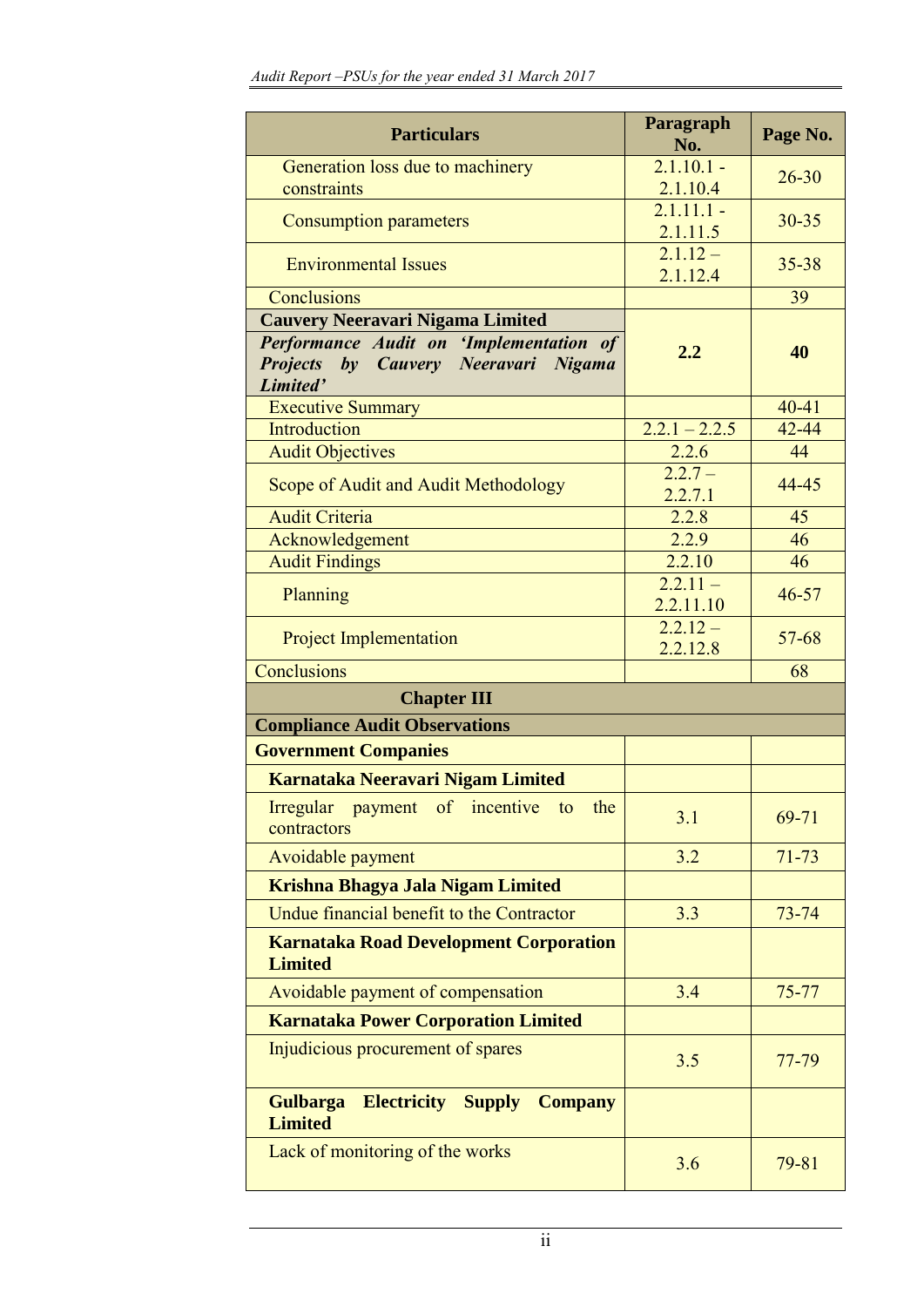|                                                                                                                 | <b>Particulars</b>                                                                                                                                                    | Paragraph<br>No.       | Page No. |
|-----------------------------------------------------------------------------------------------------------------|-----------------------------------------------------------------------------------------------------------------------------------------------------------------------|------------------------|----------|
|                                                                                                                 | <b>The Mysore Paper Mills Limited</b>                                                                                                                                 |                        |          |
|                                                                                                                 | Injudicious expenditure                                                                                                                                               | 3.7                    | 81-83    |
| <b>Cauvery Neeravari Nigama Limited</b>                                                                         |                                                                                                                                                                       |                        |          |
| Inefficient management of surplus funds                                                                         |                                                                                                                                                                       | 3.8                    | 83-84    |
| <b>State</b><br><b>Small</b><br><b>Karnataka</b><br><b>Industries</b><br><b>Development Corporation Limited</b> |                                                                                                                                                                       |                        |          |
| Avoidable expenditure                                                                                           |                                                                                                                                                                       | 3.9                    | 85-86    |
|                                                                                                                 | Karnataka State Handicraft Development<br><b>Corporation Limited</b>                                                                                                  |                        |          |
|                                                                                                                 | Non-implementation of Enterprise Resource<br>Planning system due to ill planning                                                                                      | 3.10                   | 87-88    |
|                                                                                                                 | <b>Karnataka</b><br><b>Urban</b><br><b>Infrastructure</b><br><b>Development and Finance Corporation</b><br><b>Limited</b>                                             |                        |          |
|                                                                                                                 | Wrong specification in bid                                                                                                                                            | 3.11                   | 88-91    |
|                                                                                                                 | <b>Statutory Corporations</b>                                                                                                                                         |                        |          |
|                                                                                                                 | <b>Karnataka State Financial Corporation</b>                                                                                                                          |                        |          |
|                                                                                                                 | Thematic Audit on Sanction, Disbursement<br>and Security Realisation of Loans<br>and<br><b>Advances</b>                                                               | 3.12                   | 91-103   |
| No.                                                                                                             | <b>Appendices</b>                                                                                                                                                     |                        |          |
| $\mathbf{1}$                                                                                                    | Statement showing investments made by<br>the GoK in PSUs whose accounts are in<br>arrears.                                                                            | 1.12                   | 105-109  |
| $\overline{2}$                                                                                                  | Summarised<br>financial<br>position<br>and<br>working results of PSUs as per their latest<br>finalised financial statements/accounts.                                 | 1.16                   | 110-123  |
| $\overline{3}$                                                                                                  | Statement showing the department-wise<br>outstanding Inspection Reports.                                                                                              | 1.26                   | 124      |
| $\overline{4}$                                                                                                  | Details of selected Projects and status of<br>achievement of the objectives in Cauvery<br>Neeravari Nigama Limited.                                                   | 2.2.10,<br>2.2.12.7    | 125-127  |
| $5\overline{)}$                                                                                                 | Details<br>$\circ$ f<br>funds<br>requested<br>from<br>Government, allocated by Cauvery<br>Neeravari Nigama Limited and actual<br>expenditure incurred during 2012-17. | 2.2.11.6               | 128      |
| 6                                                                                                               | Deficiencies noticed in the preparation of<br>estimates in Cauvery Neeravari Nigama<br>Limited.                                                                       | 2.2.11.10,<br>2.2.12.4 | 129-130  |